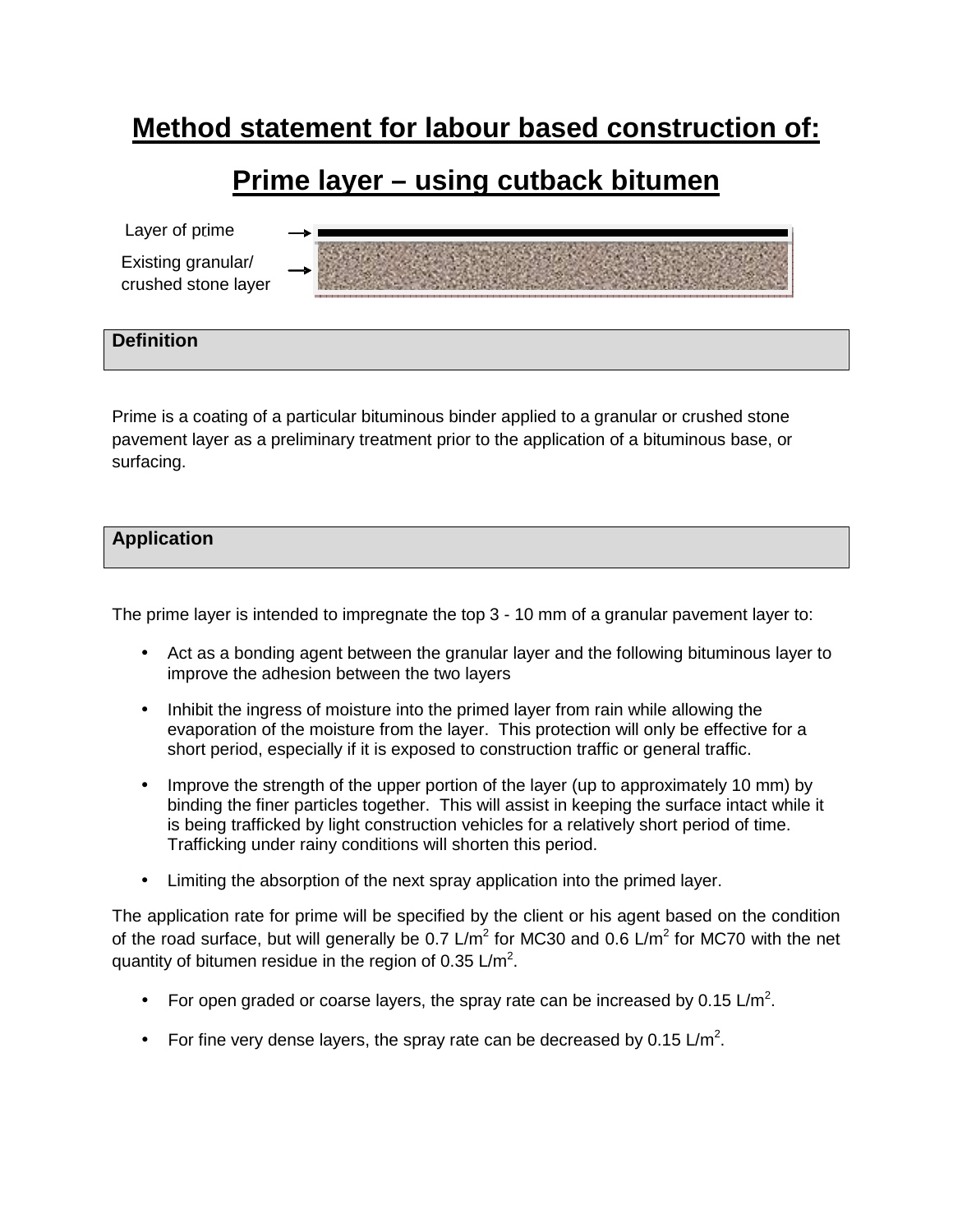# **Material requirements**

**Cutback Bitumen:** - MC30 or MC70, complying to SANS 308. The products can be obtained in 200 litre drums or in bulk

**Note:** Should insufficient penetration of the cutback bitumen occur the supplier of the product should be contacted for assistance. In the interests of safety of workers and care of the environment, the addition of illuminating paraffin on site should not be permitted.

# **Plant and equipment requirements**

| Item                                                             | Number of items |
|------------------------------------------------------------------|-----------------|
| Hand operated spray cart with 210<br>Litres emulsion drum holder |                 |
|                                                                  |                 |
| Spay tanker towed with tractor or<br>bakkie                      |                 |
| Hand brooms                                                      |                 |

#### **Labour requirements**

Below is the typical composition of a hand spray team required to spray 400 L/hr i.e. 2 drums of prime per hour. The sweeping operation needs to be balanced with the correct amount of labourers to ensure the spray operation is not delayed by the sweeping team.

| Activity                                             | Number of workers                              |
|------------------------------------------------------|------------------------------------------------|
| Loading & spraying operation                         | $2$ or $3$                                     |
| Sweeping of surface (75 m <sup>2</sup> /labourer/hr) | Min of 4 (depending on<br>area to be prepared) |
| Traffic control (if required)                        | 2                                              |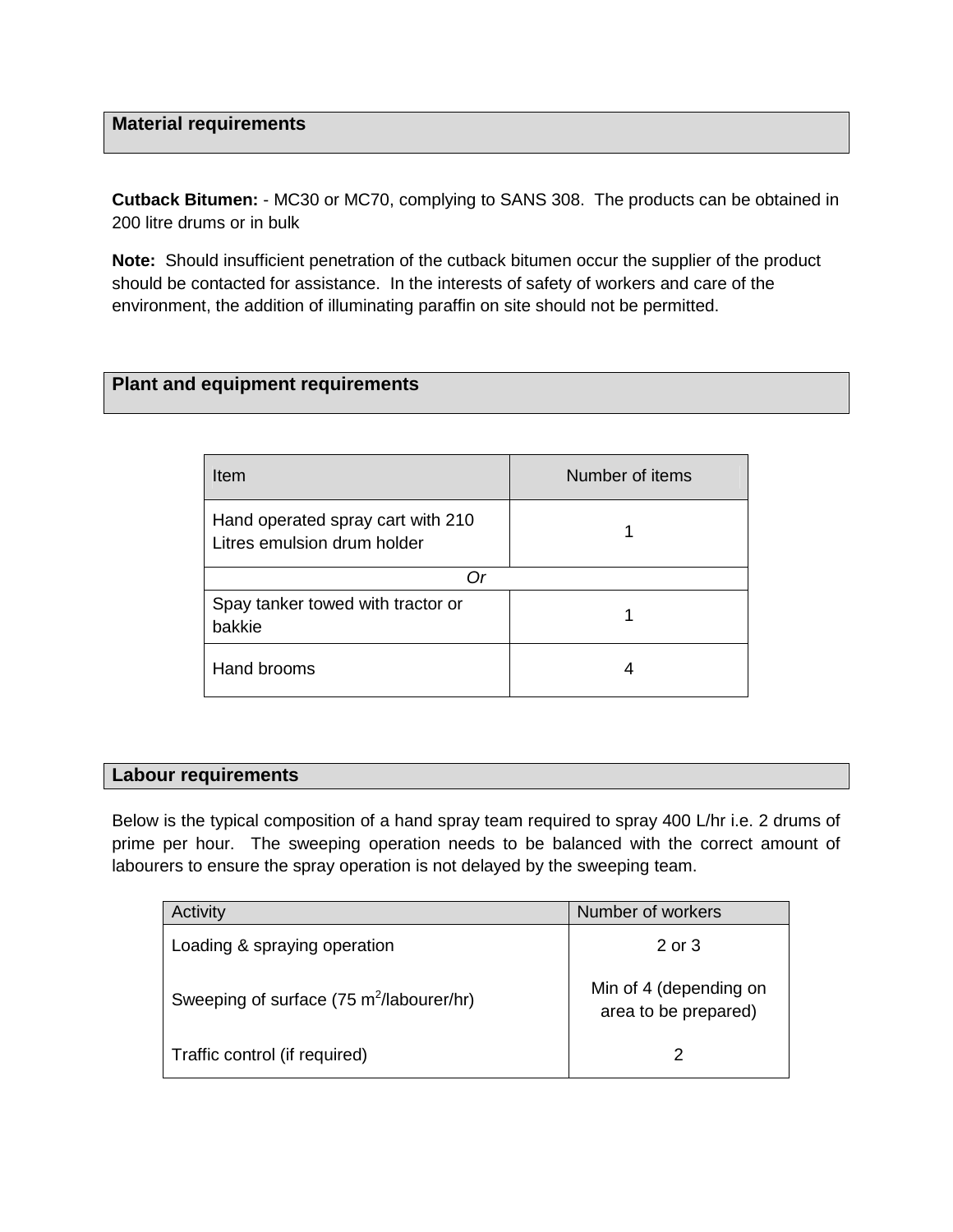### **Construction**

#### **Site and Base Preparation**

Prime may only be applied once the base layer has dried sufficiently. Specifications may vary, but as a general guide, the moisture content in the top 25 mm of the layer should be less than 50% of the Optimum Moisture Content (OMC)

Kerbing and channels, if present, will need to be covered and protected with black plastic, metal or thin timber sheets or other suitable material

The surface on which the prime is to be applied must be swept free of dust and other unwanted material. An exposed stone matrix is required to ensure a good interlock with the following layer. Sweeping should be done in a down-wind direction so as not to have the dust resettle on the surface. (See SABITA DVD200 for more detailed information on kerb protection and sweeping operations)

The base can be moistened with a light sprinkling of water prior to priming to assist in breaking the surface tension and avoid the formation of "fish eyes" in the primed surface. Care must be taken not to over-moisten the base as the excess moisture will inhibit penetration of the prime and adversely affect the bonding to the base layer.

#### **Loading and heating the prime**

The prime can be sprayed direct from the 200 L drums if the hand pulled cart is used. Should a towed tanker be used, the required number of drums will need to be pumped into the cart at ambient temperature, making allowance for the expansion of the prime in the cart when heated.

The prime should be heated to 55  $\degree$ C for MC 30 and 70  $\degree$ C for MC70 to reduce the viscosity of the binder for the pumping and spraying operation. The prime is heated slowly so as not to damage the products. Heating should not take place for extended periods as the volatiles may evaporate and as a result alter the properties of the prime. As the cutter in the binder is flammable and can ignite, extreme care should be taken during the heating with open flames. (See SABITA Manual 8: Safe and responsible handling of bituminous products). .

#### **Weather constraints**

Spray applications should only be applied during the day and only in good weather conditions and when rain is not imminent. The expected weather conditions for the following 7 days should be dry to allow the prime to penetrate the upper layer and the volatiles to evaporate. This drying and curing period may vary depending on the weather conditions.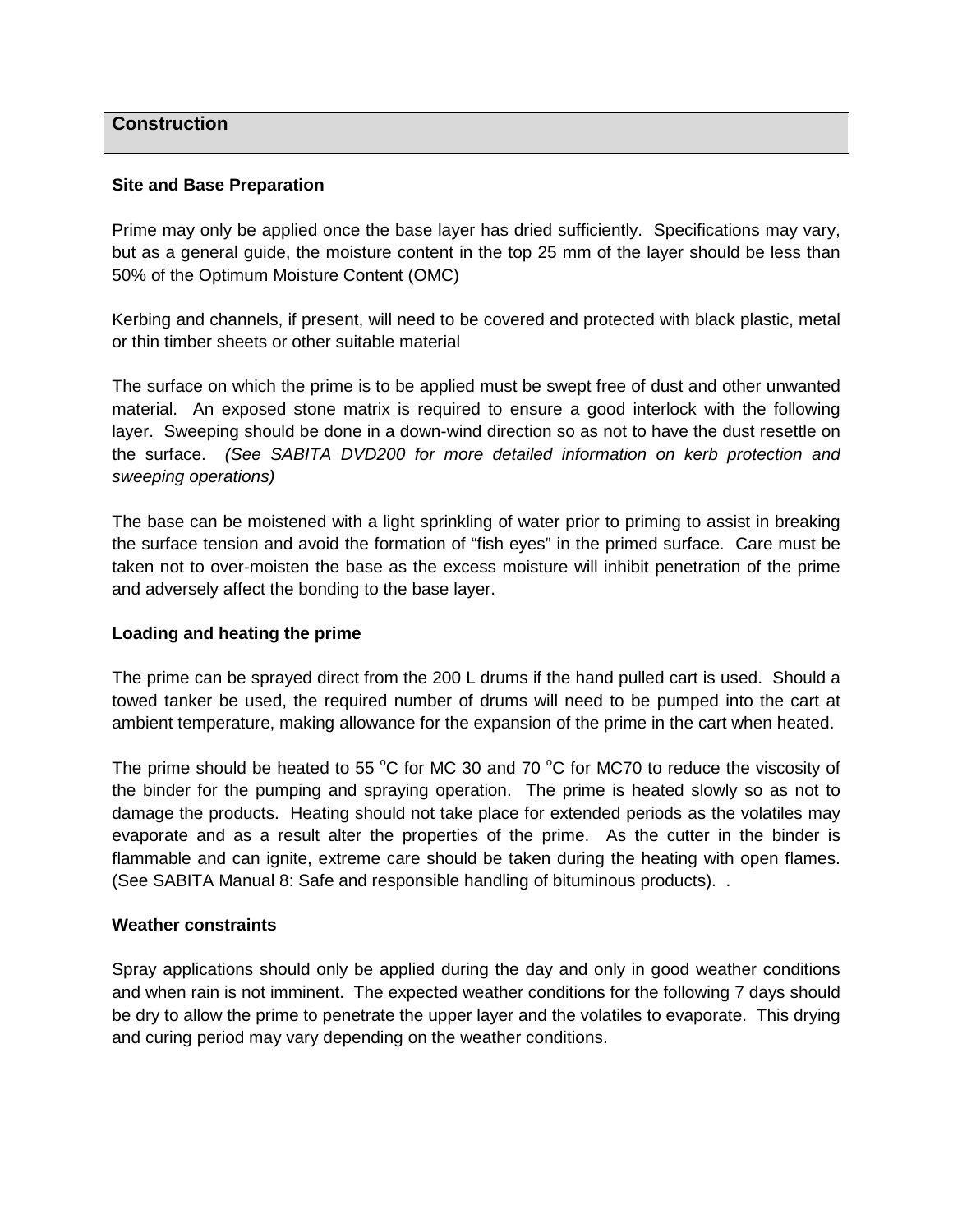When priming takes place the road surface temperature should be above 10  $^{\circ}$ C. Priming in the late afternoon is not advisable as the reduction in air temperature by dusk will result in the prime being less effective.

Care should be taken when spraying on a windy day as the spray may be carried some distance and damage property or passing vehicles down-wind of the operation.

# **Spraying the prime by using a hand lance:**

Whether using a spray tanker (drawn by either a tractor or bakkie) a hand pulled spray cart with motor driven pump or a hand pulled spray cart with a manually operated pump, the preparation is essentially the same

The piping should be checked for leaks and the motor, where present, for correct operation, having no leaks, with pulley sufficiently tight and having sufficient oil and fuel.

Nozzles should be cleaned with diesel, if necessary, away from the road surface. Care should be taken not to cause spillages that will damage the environment. The trial spray can be done back into the drum to avoid pollution.

When using a hand pulled spray cart one or two additional team workers are required to pull the cart and assist with handling of the equipment on site. When using a spray cart with a manually operated pump a further additional person will be required to operate the pump action to spray the emulsion.

Calculate the area to be sprayed from the quantity of prime. **Example:** 200 L of MC30 prime (or 1 drum) will cover 286 m<sup>2</sup> at an application rate of 0.7 L/m<sup>2</sup>. Therefore, if the road is 5 m wide, the drum will cover a total length of 57 m. For MC70 the coverage will be 335  $m^2$  due to the lower application rate 0.6 L/m<sup>2</sup> giving a distance of 67 m for a 5 m wide road. The appropriate area should be marked out to assist in obtaining the correct spray rate.

 Spraying should be carried out in wide sweeping movements of the hand lance with 1/3 overlaps between successive applications. The actual spray rate should be continuously checked by comparison of the area covered and the area marked. It is preferable to have the same experienced spray operator undertake this operation each time as the correct application is a critically important factor for satisfactory performance of chip seals.